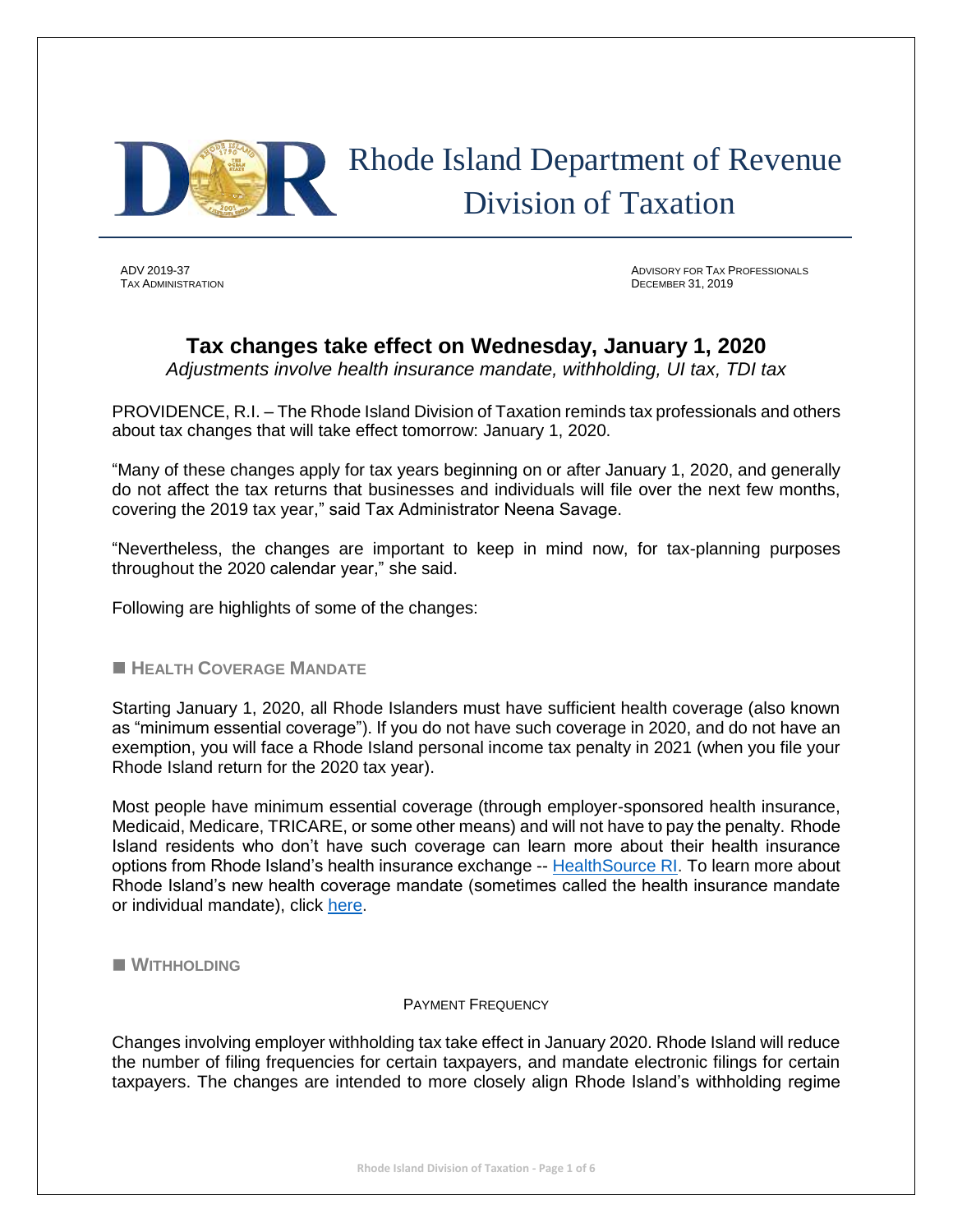with that of the Internal Revenue Service and some states, thus simplifying the process for employers, payroll service providers, bookkeepers, and others.

To simplify the requirements concerning large withholding taxpayers, effective January 2020, the "weekly" payment frequency for submitting withheld tax to the Division of Taxation will replace the current "quarter-monthly" and "daily" frequencies.

Under the "weekly" filing frequency, all payroll occurring in a given week will be due on the business day following the end of the week. In other words, the withheld tax must be remitted on the Monday (or Tuesday, if the Monday is a recognized Rhode Island holiday) of the following week. There will be no change in the remittance schedule for those that remit monthly and those that remit quarterly. (For a listing of official Rhode Island holidays in 2020, click [here.](http://www.hr.ri.gov/documents/Calendars/2020%20Calendar%20v2.pdf))

### **Deadline for submitting Rhode Island withholding tax to Division of Taxation**

*The due date for submitting withholding tax to the Division of Taxation is changing for some employers effective January 1, 2020.*

| TYPE OF FILER: | DUE DATE UNDER OLD SYSTEM*                 | DUE DATE UNDER NEW SYSTEM*                 |  |  |
|----------------|--------------------------------------------|--------------------------------------------|--|--|
| Daily**        | Next business day after payroll is paid    | Monday after payroll is paid               |  |  |
| Quarter-       | Three business days after payroll is paid  | Monday after payroll is paid               |  |  |
| monthly**      |                                            |                                            |  |  |
| Monthly        | 20 <sup>th</sup> day of succeeding month   | 20 <sup>th</sup> day of succeeding month   |  |  |
| Quarterly      | Last day of month following end of quarter | Last day of month following end of quarter |  |  |
|                |                                            |                                            |  |  |

"Old system" in effect before January 1, 2020.

"New system" in effect on and after January 1, 2020.

\* If due date falls on weekend or recognized Rhode Island state holiday, due date is next business day.

\*\* Daily and quarter-monthly filers must submit withholding to Division via electronic means effective January 1, 2020. For definition of "quarter-monthly", click [here](http://www.tax.ri.gov/forms/2019/Withholding/2019%20Withholding%20Booklet.pdf) for prior year's withholding document and see page 4 of that document.

### PAYING ELECTRONICALLY

Beginning in January 2020, every employer that's required to deduct and withhold Rhode Island personal income tax – and that had an average tax amount of \$200 or more per month for the previous calendar year – must file a return and remit the payments by electronic funds transfer (or by other electronic means as defined by the Division of Taxation). To pay via the Division's portal, click [here.](https://taxportal.ri.gov/rptp/portal/home/!ut/p/z1/04_Sj9CPykssy0xPLMnMz0vMAfIjo8zijS0MnN09DIy83EODjQwc_R1DTcIcvYAsE_1wQgqigNIGOICjAVB_FCElBbkRBumOiooA7YFcLQ!!/dz/d5/L2dBISEvZ0FBIS9nQSEh/)

### FILING RETURNS

Starting in 2020, the withholding tax return that employers file with the Division, known as Rhode Island Form RI-941, will be due on a quarterly basis, mirroring the regime of the Internal Revenue Service, Massachusetts, and Connecticut. All employers – regardless of how often they must remit withholding – will submit their returns on Form RI-941 once a quarter. The returns will be due on the last day of the month following each quarter, with the first due date of April 30, 2020.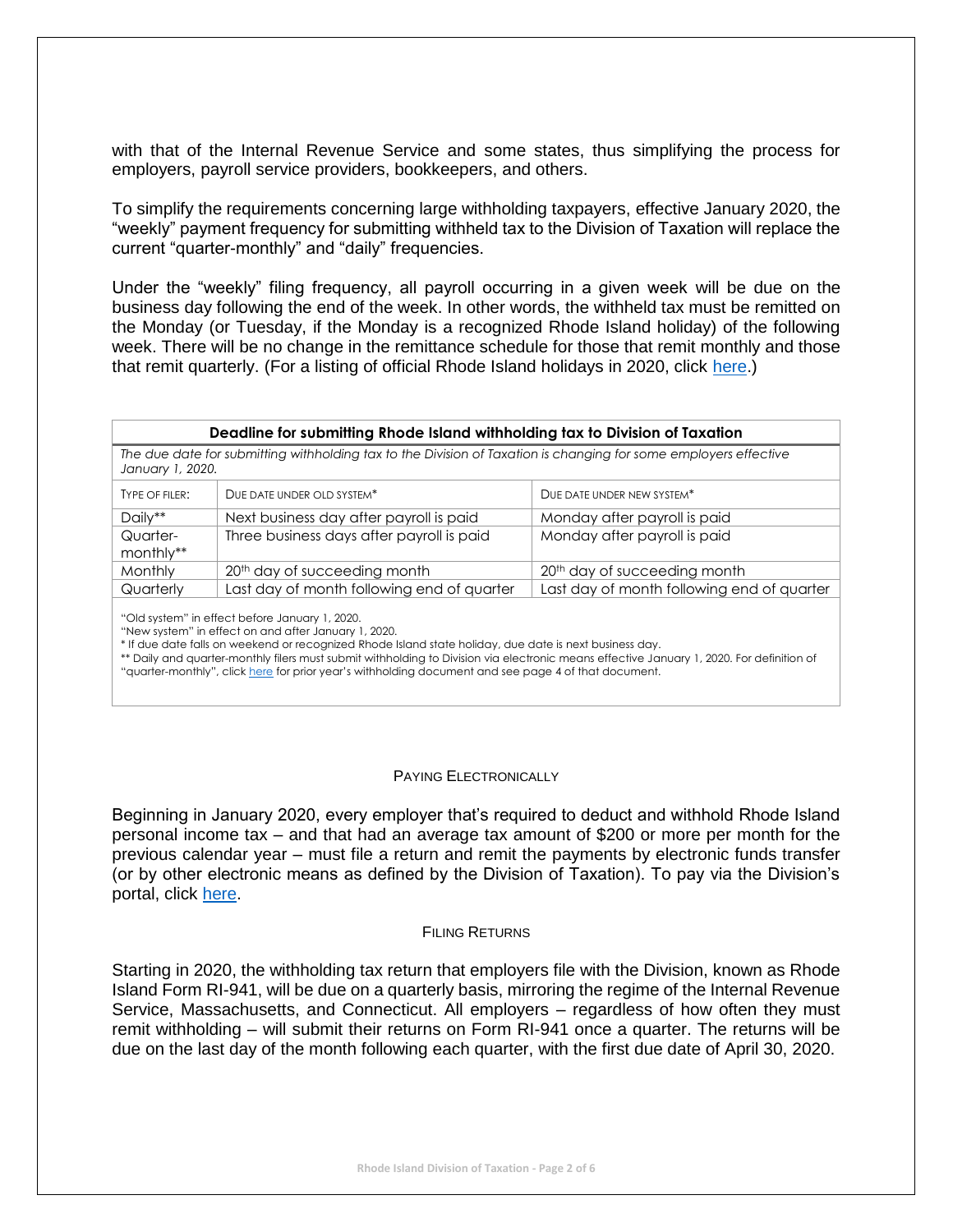## ◼ **STATE UNEMPLOYMENT INSURANCE TAX (UI)**

The taxable wage base for Rhode Island's state unemployment insurance tax (UI) will be \$24,000 in 2020 for most employers, compared with \$23,600 in 2019, an increase of \$400, or approximately 1.7 percent. ("Taxable wage base" generally means the amount of an employee's wages to which the tax rate applies.)

However, the tax rate schedule which employers will use in their calculations will change, ushering in a reduced range of tax rates: In 2019, employers used Schedule G. In 2020, employers will use Schedule F. Thus, the experience rating schedules, previously ranging from 1.1% to 9.7% in 2019 under schedule G (including the assessment and adjustment for the Job Development Fund), will be reduced to 0.9% to 9.4% in 2020 under schedule F.

A separate, higher taxable wage base applies for employers who have experienced considerable unemployment – and who therefore have used the UI system's resources the most and are taxed at the highest state UI tax rate.

| Rhode Island unemployment insurance (UI) tax at a glance                                                                                                |              |                 |  |  |
|---------------------------------------------------------------------------------------------------------------------------------------------------------|--------------|-----------------|--|--|
|                                                                                                                                                         | 2019         | 2020            |  |  |
| Taxable wage base                                                                                                                                       | \$23,600     | \$24,000        |  |  |
| Tax rate schedule                                                                                                                                       | G            |                 |  |  |
| Tax rate range                                                                                                                                          | 1.1% to 9.7% | $0.9\%$ to 9.4% |  |  |
| Tax rate ranges include the 0.21% assessment for Job Development Fund. The 0.08% Job<br>Development Adjustment was in effect for 2019 but not for 2020. |              |                 |  |  |

For those employers, the taxable wage base will be \$25,500 for 2020, up from \$25,100 for 2019, an increase of \$400, or 1.59%. In general, the higher wage base is intended to help offset the large drain that these employers have on the state's unemployment insurance trust fund.

The job development assessment will remain at 0.21% for 2020.

# ◼ **STATE TEMPORARY DISABILITY INSURANCE TAX (TDI)**

The taxable wage base for Rhode Island's temporary disability insurance (TDI) tax will be \$72,300 for 2020, compared with \$71,000 for 2019, an increase of \$1,300, or 1.83%.

The "taxable wage base" is the amount of an employee's wages to which the TDI tax is applied. For 2020, the TDI tax rate will be 1.3%, compared with 1.1% for 2019. Thus, the maximum TDI tax will be \$939.90 for 2020, compared

| Temporary disability insurance (TDI) tax at a glance |          |          |  |  |
|------------------------------------------------------|----------|----------|--|--|
|                                                      | 2019     | 2020     |  |  |
| Tax rate                                             | $1.1\%$  | 1.3%     |  |  |
| Taxable wage base                                    | \$71,000 | \$72,300 |  |  |
| Maximum tax                                          | \$781.00 | \$939.90 |  |  |

with \$781 for 2019, an increase of \$158.90, or 20.35%.

(Whether the amount of TDI tax goes up or down – or stays the same – for any particular individual will generally depend on how much the individual earns.)

Revenue from the TDI tax covers not only the TDI program but also Rhode Island's temporary caregiver insurance (TCI) program. In general, TCI can provide eligible claimants with up to four weeks of caregiver benefits to care for a seriously ill child, spouse, domestic partner, parent, parent-in-law, or grandparent, or to bond with a newborn child, newly adopted child, or new fostercare child.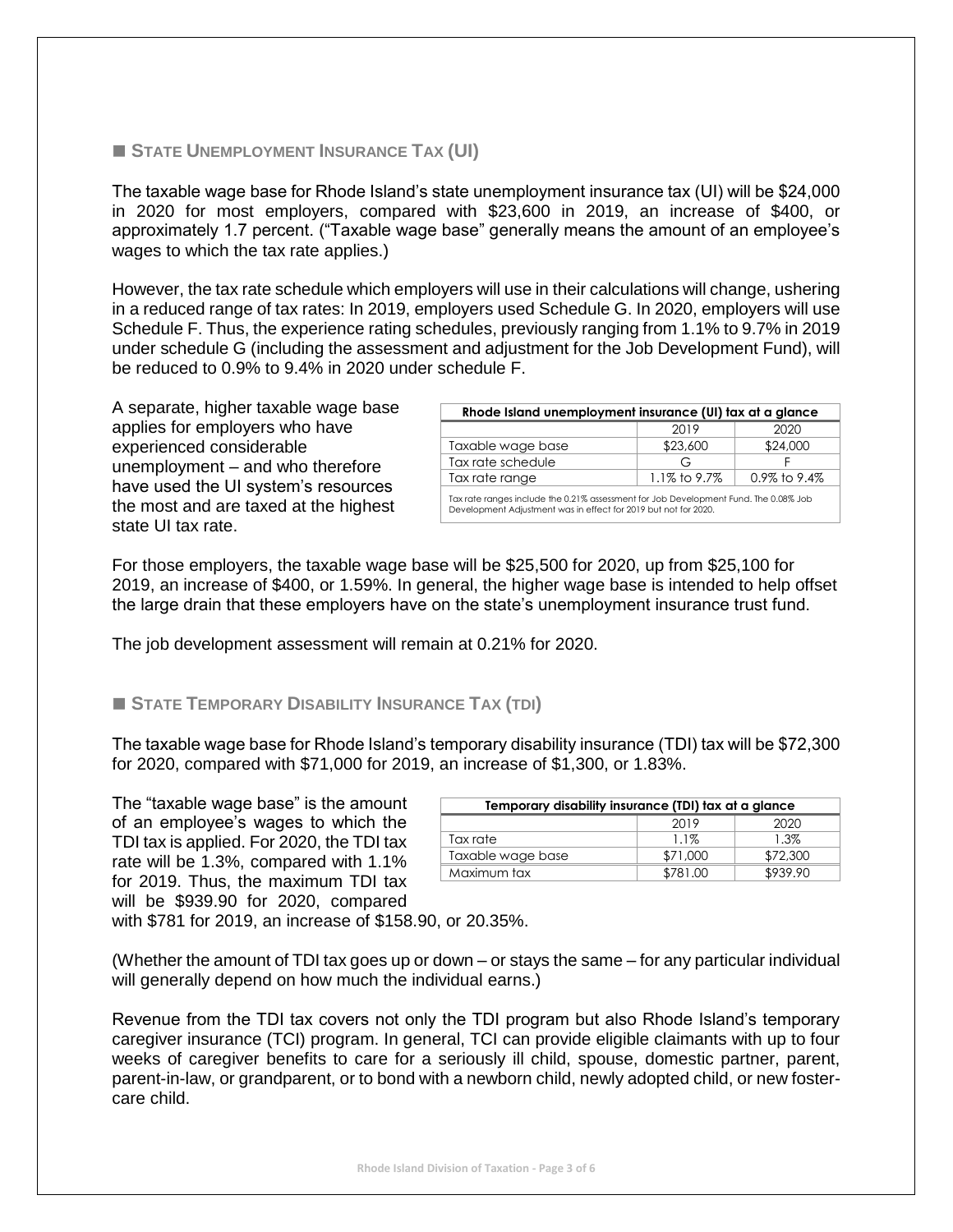# ■ **ESTATE TAX**

Because of an inflation adjustment prescribed by statute, the Rhode Island estate tax credit amount will be \$69,515 for decedents dying on or after January 1, 2020, up from the current credit amount of \$68,350.

As a result, the Rhode Island estate tax threshold will be \$1,579,922 for decedents dying on or after January 1, 2020, up from the current threshold of \$1,561,719.

Thus, in general, for a decedent dying in 2020, a net taxable estate valued at \$1,579,922 or less will not be subject to Rhode Island's estate tax. Due to the inflation adjustment, fewer estates will be subject to Rhode Island's estate tax in 2020.

| Estate tax at a glance                                                                        |             |             |  |  |
|-----------------------------------------------------------------------------------------------|-------------|-------------|--|--|
|                                                                                               | $2019*$     | $2020**$    |  |  |
| Estate tax credit amount                                                                      | \$68,350    | \$69,515    |  |  |
| Estate tax threshold                                                                          | \$1,561,719 | \$1,579,922 |  |  |
| * For decedents dying in calendar year 2019, ** For decedents dying in calendar<br>year 2020. |             |             |  |  |

(In certain circumstances, the Rhode

Island estate tax will not apply regardless of the estate's

size: Rhode Island General Laws Chapter 44-22 provides full details on the computation of the tax, including such factors as the marital and charitable deductions.)

### ◼ **INTEREST RATES**

Interest on overpayments (refunds) for calendar year 2020 will be at the rate of 5.00% per annum, compared with the rate of 5.25% per annum for calendar year 2019.

| Interest rates at a glance                            |       |       |  |  |  |
|-------------------------------------------------------|-------|-------|--|--|--|
|                                                       | 2019  | 2020  |  |  |  |
| Overpayments                                          | 5.25% | 5.00% |  |  |  |
| <b>Underpayments</b>                                  | 18%   | 18%   |  |  |  |
| Note: Rates are set by formulas set forth in statute. |       |       |  |  |  |

For calendar year 2020, the interest

rate on underpayments (delinquencies) will be 18%, the same as the rate for 2019.

### ◼ **REMOTE SELLERS**

In August 2017, Rhode Island enacted a law involving non-collecting retailers, such as out-ofstate online retailers. In general, you had to comply with that law if – in the preceding calendar year – you had \$100,000 in gross revenue from the sale of taxable goods/services delivered in Rhode Island, or 200 or more transactions of taxable goods/services delivered in Rhode Island. If you were subject to the law, you had a choice:

- Register with the Division of Taxation and collect and remit Rhode Island sales and use tax, or
- Provide a series of notices to each of your Rhode Island customers who have cumulative annual taxable purchases from you totaling \$100 or more for the prior calendar year. (The notices are intended to help taxpayers determine their Rhode Island use tax obligation.)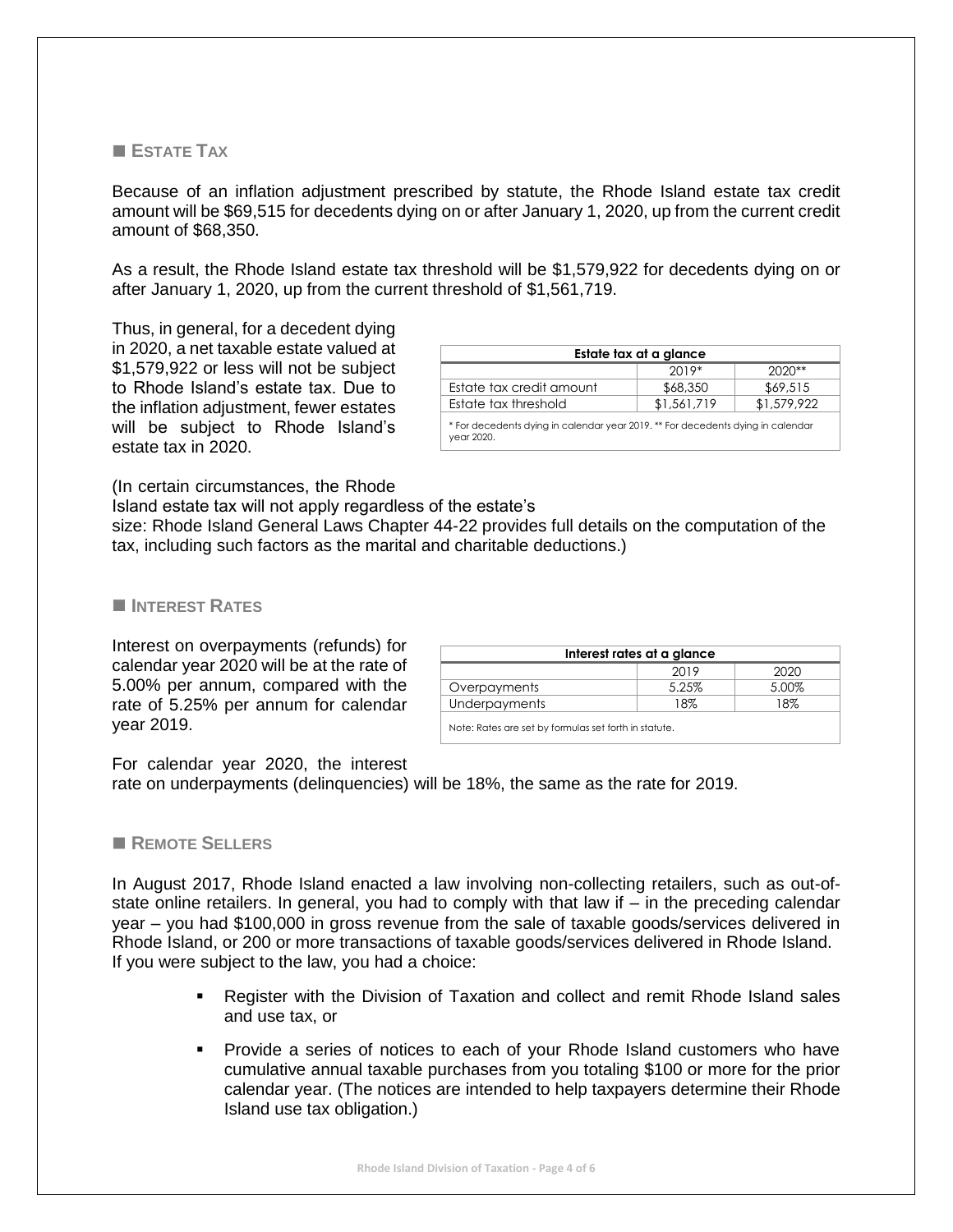However, as a result of a new law enacted earlier this year, the notice option is no longer available. Effective July 1, 2019, you must register, collect, and remit.

The requirement applies to remote sellers with no physical presence in Rhode Island who sell products/services into Rhode Island, marketplace facilitators with no physical presence in Rhode Island who facilitate the sale of products/services into Rhode Island, and referrers with no physical presence in Rhode Island who refer the sale of products/services into Rhode Island, if:

- **•** The remote seller, marketplace facilitator, or referrer in the previous calendar year had gross revenue from sales into Rhode Island of \$100,000 or more, or
- **The remote seller, marketplace facilitator, or referrer in the previous calendar year** had sales into Rhode Island in 200 or more separate transactions.

However, for sales in 2019 (before July 1, 2019), you still must provide notices to consumers according to the terms of the law involving non-collecting retailers. Further, you must send customers with \$100 or more in annual purchases an "annual notice" by January 31, 2020, and provide the Division of Taxation, on or before February 17, 2020, an attestation that the notice requirements were fulfilled. (Details of the annual notice requirement and the attestation requirement can be found on the Division's [webpage for remote sellers, marketplace facilitators,](http://www.tax.ri.gov/Non-collecting%20retailers/index.php)  [and referrers.](http://www.tax.ri.gov/Non-collecting%20retailers/index.php))

# ■ **TAX CREDITS EXTENDED**

Several Rhode Island tax credit, incentive, and related programs were scheduled to sunset on June 30, 2020. However, as a result of legislation approved by the Rhode Island General Assembly and signed into law by Rhode Island Governor Gina M. Raimondo, the sunset for each of the following has been extended by six months, to December 31, 2020. The programs whose sunsets have been extended out to December 31, 2020, include the following:

- The "Rhode Island Tax Increment Financing" program, under Rhode Island General Laws Chapter 42-64.21.
- The "Stay Invested in RI Wavemaker Fellowship" program, under Rhode Island General Laws Chapter 42-64.26.
- **•** The "Rhode Island New Qualified Jobs Incentive" program under Rhode Island General Laws Chapter 44-48.3.

## ◼ **SURPLUS LINES**

In general, a "surplus lines broker" or "surplus lines licensee" means someone who is licensed to sell, solicit, or negotiate insurance on properties, risks, or exposures that are located, or to be performed, in Rhode Island. The holder of a surplus lines broker license has tax obligations that are set forth in statute and administered by the Rhode Island Division of Taxation.

A Rhode Island tax return must be filed each year on behalf of surplus lines brokers/licensees. The return must be filed with the Rhode Island Division of Taxation and is due on or before April